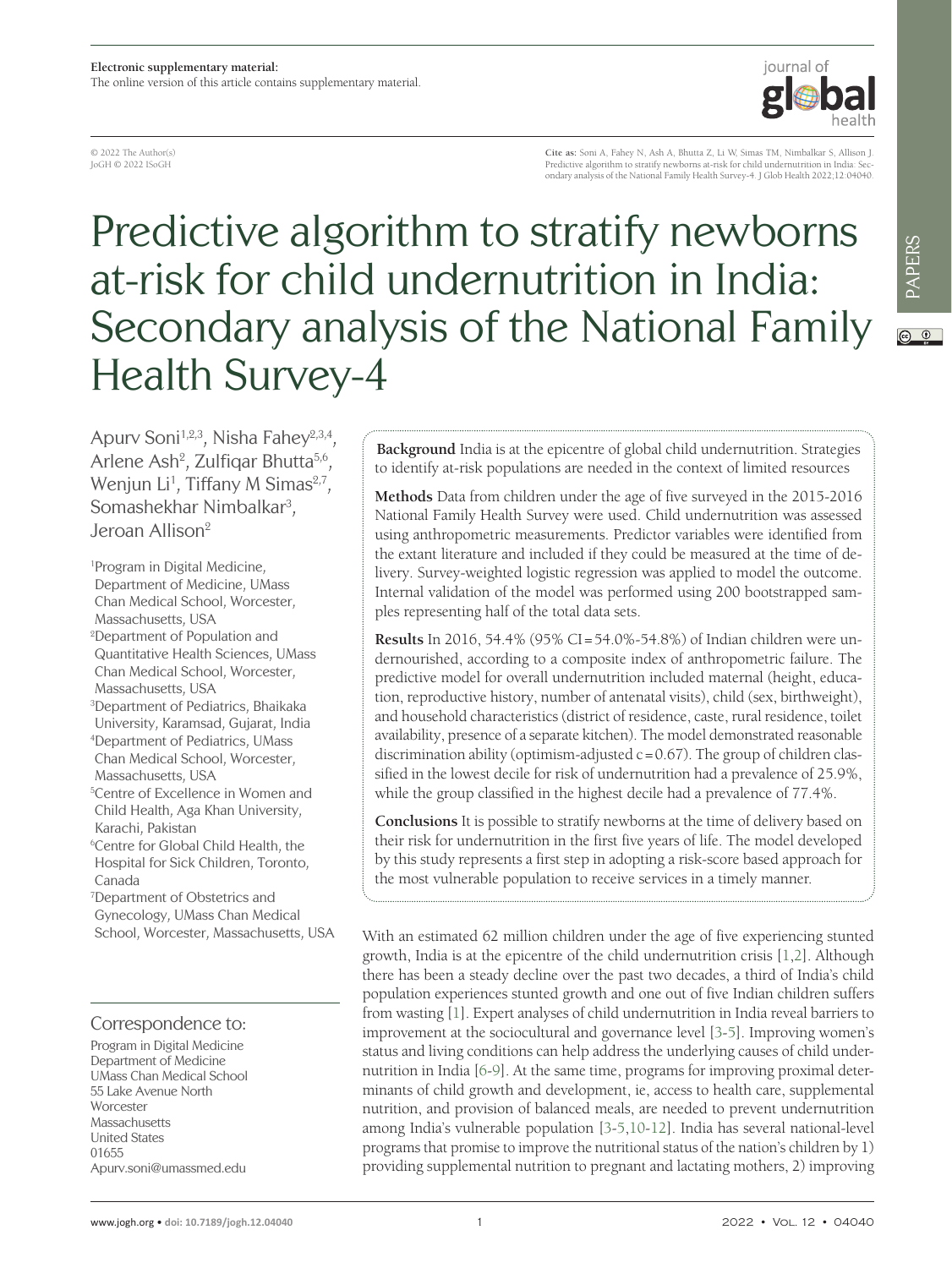PAPERS

To address these governance issues, India launched a three-year ₹9046 crore (roughly equivalent to US\$1.3 billion) National Nutrition Mission (NNM) in 2018 with the objective of bringing convergence across existing national-level programs. The goal of the mission is to reduce the prevalence of childhood stunting from 38.4% to 25% by 2022 [[13\]](#page-8-8). A main component of the NNM is to leverage mobile technology for efficient implementation and real-time monitoring of program activities [\[13](#page-8-8)]. The NNM has developed a mobile application that serves as a dashboard for all nutrition-related programs. The mission also provides a mobile phone to 1.4 million frontline health workers (FHWs) to deliver services and report progress more effectively to their supervisors. The guidelines and resources for the implementation of these programs are allocated by the national government, which prioritizes 18 out of 36 states determined as high or special focus, as well as 184 out of the 640 districts classified as high priority districts [\[14](#page-8-9)-[17\]](#page-9-0). However, a substantial burden of undernutrition persists outside of these high priority regions [\[18](#page-9-1),[19\]](#page-9-2). In order to empower FHWs to intervene in a timely manner and prevent child undernutrition, it is important to develop a mechanism to stratify at-risk children so that FHW's efforts and resources can be deployed most efficiently.

Therefore, the purpose of this study was to develop and internally validate a model that could predict the outcome of child undernutrition in the first five years of life using data available at the time of delivery. We chose to limit the predictive variables to those collectable at the time of delivery, because FHWs routinely register the birth of new children within their community using the Mother and Child Tracking System (MCTS). A risk-score calculated from this data can be employed to stratify and direct focus on children at high risk of developing undernutrition.

# METHODS

# Data sources and procedures

Data from the fourth round of the National Family Health Survey (NFHS-4), 2015-2016 were used in the analyses [[1\]](#page-8-0). The NFHS-4 was conducted by the International Institution for Population Sciences (IIPS), Mumbai, under the stewardship of the Ministry of Health and Family Welfare, Government of India. The protocol for NFHS-4 survey was approved by the IIPS Institutional Review Board (IRB) and reviewed by the US Centres for Disease Control and Prevention. University of Massachusetts Medical School IRB reviewed the protocol for the secondary data analyses presented in this manuscript and deemed it exempt from full review, because the data contained no personal identifiable information.

This nationally representative sample to estimate indicators at the district level  $(n=640)$  across the 36 state and union territories was derived with a stratified two-stage sampling method using the 2011 census as the sampling frame for selection of the Primary Sampling Unit (PSUs): villages for rural stratum and census enumeration blocks in urban stratum. Within each stratum, PSUs were identified with probability proportional to size. In every selected PSU, a complete household mapping and listing operation was conducted. In the second stage, 22 households were randomly selected using systematic sampling from each PSU. This process identified 628900 households, of which 616346 were occupied, and 601509 were interviewed (97.6% response rate). A total of 699686 women aged 15-49 years responded to the women's questionnaire and provided information on 268873 children aged 0-59 months. Data were collected by a total of 789 field teams over a period of almost two years (January 20, 2015, to December 4, 2016). Questionnaires were administered in 17 local languages using computer assisted personal interviewing. Weight and height were measured for all children aged 0-59 months and women aged 15-49 years.

# Sample size

**[Figure 1](#page-2-0)** describes the derivation of the analytic sample used in this study. Children who were not alive at the time of the survey or did not belong to the household but were present at the time of survey were excluded from the analyses. Children were excluded if their younger sibling was interviewed in the survey because inclusion of multiple siblings would violate the assumption of independent observations. Of the 167711 eligible children, data from 129040 children were used to build a predictive model for child undernutrition due to missing or implausible data.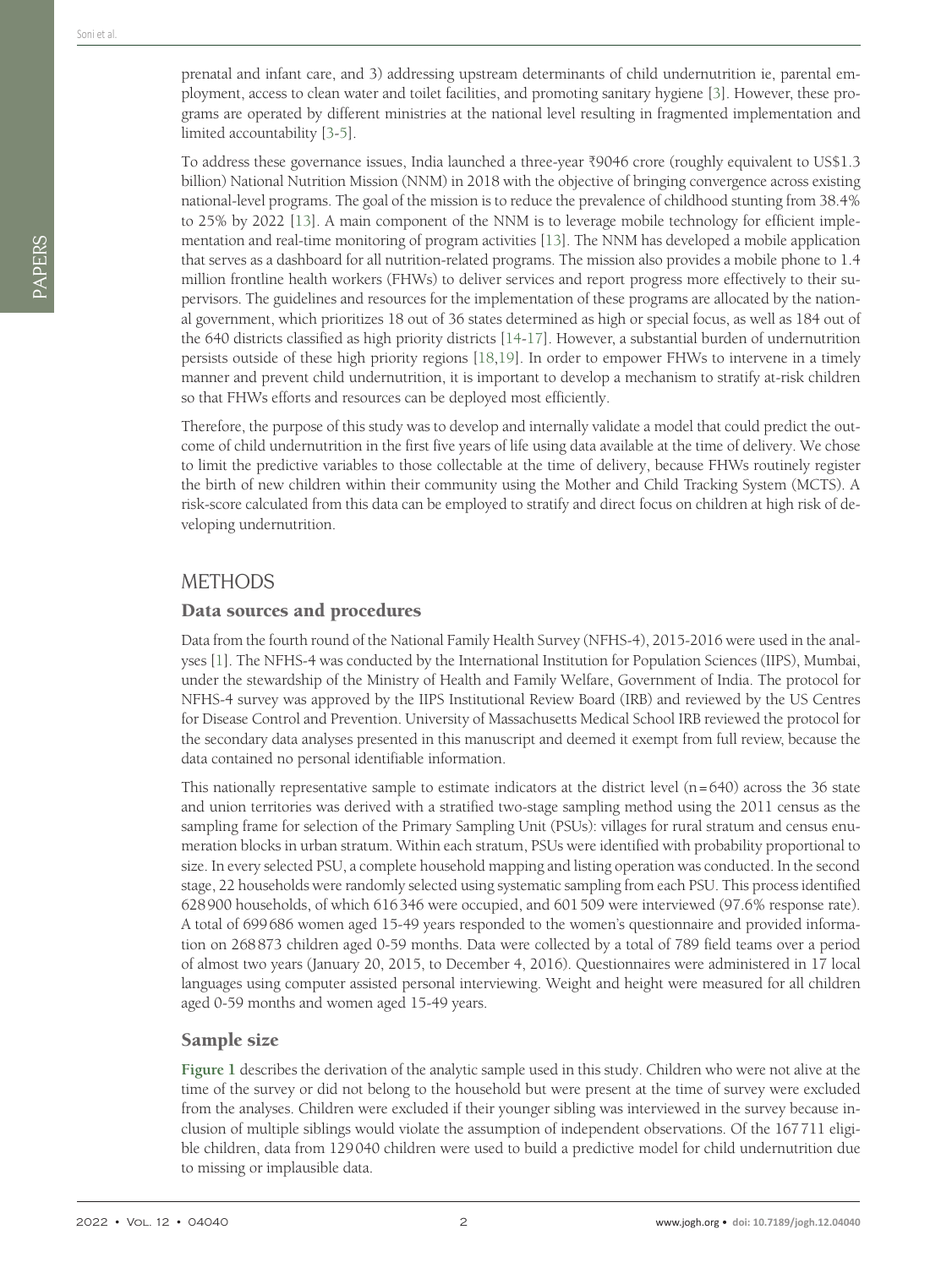<span id="page-2-0"></span>

Figure 1. Flowchart demonstrating exclusions and final analytic sample of the 2015-16 National Family Health Survey from India included in this study.

# Outcome variable

Child undernutrition is routinely assessed using anthropometric indicators, namely stunting (height-for-age z score<-2), underweight (weightfor-age z score<-2), and wasting (weight-for-height z score<-2). Emerging scholarship suggests that a focus on any single indicator underestimates the overall prevalence of child undernutrition. Instead, Comprehensive Index of Anthropometric Failure (CIAF), which considers a child to be undernourished if any of the three forms of undernutrition are present, is recommended [\[20](#page-9-3)]. Therefore we considered a child to be undernourished, if either height-for-age, weight-for-age, or weightfor-height z-score was below -2.

# Predictor variables

Predictor variables were identified using the integrated framework of child undernutrition [\[21](#page-9-4)]. Risk factors that cannot be collected at the time of delivery, eg, breastfeeding practices, infant dietary

diversity, childhood illnesses, were excluded. Additional risk factors specific to the Indian context were identified via literature review [\[22](#page-9-5)[-24\]](#page-9-6). Maternal stature, education, ability to read local language, preceding birth interval, and age at first birth were considered. Antenatal receipt of iron supplementation for at least three months and at least four maternal visits were also considered. Child-related factors included birthweight and sex. Number of siblings, access to a toilet, rural residence, ownership of a below poverty level card, caste and religion of the household head, treatment practices of drinkable water, construction type for house, floors, and walls, use of soap for handwashing, presence of a separate kitchen, and use of non-solid fuel were the household conditions considered for the analyses. The operational definition of these variables was based on NFHS-4 guidelines and enumerated in **[Table 1](#page-2-1)** [\[1](#page-8-0)]. The mean prevalence of CIAF per district was considered in decile groupings. Residence in high focus state and/or high priority districts was modelled using separate dummy variables.

<span id="page-2-1"></span>**Table 1.** Empirical distribution and weighted proportion of predictors of child undernutrition for all eligible children with anthropometric data (n=167711) from the 2015-2016 National Family Health Survey of India

| <b>VARIABLE</b>                     | <b>OVERALL</b>                 |                   |        | <b>CIAF</b> |                   |        |
|-------------------------------------|--------------------------------|-------------------|--------|-------------|-------------------|--------|
|                                     | N                              | $\%$              | $w-$ % | $\mathbf n$ | $\%$              | $w-$ % |
| Number of children                  | 167711                         | 100               | 100    | 89804       | 53.6              | 54.4   |
| <b>Child Factors</b>                |                                |                   |        |             |                   |        |
| Birthweight                         |                                | Missing = $36572$ |        |             | $Missing = 22195$ |        |
| $1800$ g or less                    | 4514                           | 3.4               | 3.6    | 3124        | 4.6               | 4.8    |
| 1801-2500 g                         | 43989                          | 33.5              | 34.1   | 26336       | 39.0              | 39.4   |
| >2500 g                             | 82636                          | 63.0              | 62.3   | 38149       | 56.4              | 55.9   |
| <b>Sex</b>                          | $Missing = 0$<br>$Missing = 0$ |                   |        |             |                   |        |
| Male                                | 90586                          | 54.0              | 54.2   | 49489       | 55.1              | 55.0   |
| Female                              | 77125                          | 46.0              | 45.8   | 40315       | 44.9              | 45.0   |
| Number of Siblings                  |                                | $Missing = 0$     |        |             | $Missing = 0$     |        |
| $0 \text{ or } 1$                   | 114448                         | 68.2              | 70.9   | 58001       | 64.6              | 67.0   |
| Two                                 | 28957                          | 17.3              | 16.4   | 16602       | 18.5              | 17.8   |
| 3 or more                           | 24306                          | 14.5              | 12.7   | 15201       | 16.9              | 15.2   |
| <b>Maternal Factors</b>             |                                |                   |        |             |                   |        |
| Maternal height                     |                                | $Missing = 404$   |        |             | $Missing = 234$   |        |
| 5 feet 2 inches or taller           | 27237                          | 16.3              | 16.1   | 10894       | 12.2              | 12.1   |
| 4 feet 8 inches to <5 feet 2 inches | 105982                         | 63.3              | 63.0   | 55815       | 62.3              | 61.9   |
| <4 feet 8 inches                    | 34088                          | 20.4              | 20.9   | 22861       | 25.5              | 26.0   |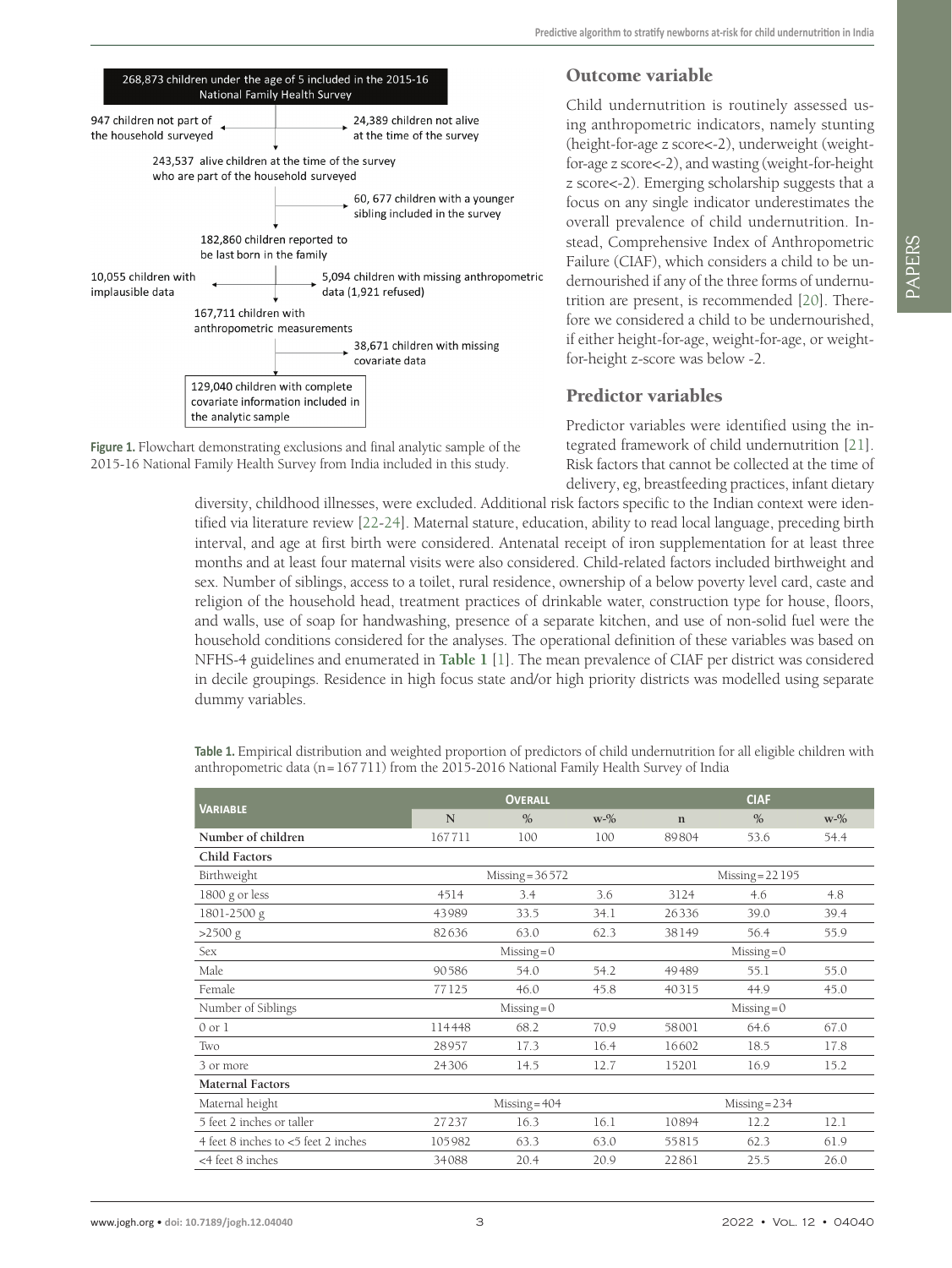#### **Table 1.** continued

|                                      | <b>OVERALL</b> |                       | <b>CIAF</b>       |             |                       |       |
|--------------------------------------|----------------|-----------------------|-------------------|-------------|-----------------------|-------|
| Variable                             | $\mathbb N$    | $\%$                  | $w - \frac{9}{6}$ | $\mathbf n$ | $\%$                  | $W-9$ |
| Maternal education                   |                | $Missing = 0$         |                   |             | $Missing = 0$         |       |
| No formal education                  | 47831          | 28.5                  | 27.6              | 31110       | 34.6                  | 33.5  |
| Primary (1-7 y of schooling)         | 36587          | 21.8                  | 21.8              | 20848       | 23.2                  | 23.2  |
| Secondary school (>7-10)             | 47778          | 28.5                  | 28.0              | 23603       | 26.3                  | 26.1  |
| High Secondary or more (>10)         | 35515          | 21.2                  | 22.6              | 14243       | 15.9                  | 17.2  |
| Mother can read local language       |                | $Missing = 1101$      |                   |             | $Missing = 679$       |       |
| No                                   | 54116          | 32.5                  | 31.5              | 34992       | 39.3                  | 37.9  |
| Yes                                  | 112494         | 67.5                  | 68.5              | 54133       | 60.7                  | 62.0  |
| Preceding birth interval             |                | $Missing = 440$       |                   |             | $Missing = 230$       |       |
| 24 or more months or first child     | 141583         | 84.6                  | 84.4              | 74090       | 82.7                  | 82.4  |
| Less than 24 mo                      | 25688          | 15.4                  | 15.6              | 15484       | 17.3                  | 17.6  |
| Maternal age at first childbirth     |                | $Missing = 4$         |                   |             | $Missing = 1$         |       |
| $<$ l $8y$ old                       | 20482          | 12.2                  | 12.9              | 12094       | 13.5                  | 14.0  |
| 18 y or older                        | 147225         | 87.8                  | 87.1              | 77709       | 86.5                  | 86.0  |
| Prenatal iron supplementation        |                | $Missing = 2750$      |                   |             | $Missing = 1330$      |       |
| $<$ 3 mo                             | 117766         | 71.4                  | 69.2              | 65930       | 74.5                  | 72.5  |
| 3 mo or more                         | 47195          | 28.6                  | 30.8              | 22544       | 25.5                  | 27.5  |
| Four or more antenatal care visits   |                | $Missing = 1598$      |                   |             | $Missing = 789$       |       |
| No                                   | 86784          | 52.2                  | 48.4              | 50826       | 57.1                  | 53.3  |
| Yes                                  | 79329          | 47.8                  | 51.6              | 38189       | 42.9                  | 46.7  |
| <b>Household Factors</b>             |                |                       |                   |             |                       |       |
| Below Poverty Line Card              |                | $Missing = 323$       |                   |             | $Missing = 145$       |       |
| No                                   | 104501         | 62.4                  | 61.6              | 53073       | 59.2                  | 58.8  |
| Yes                                  | 62887          | 37.6                  | 38.4              | 36586       | 40.8                  | 41.2  |
| Caste                                |                | Missing=798           |                   |             | $Missing = 456$       |       |
| No Backward Caste                    | 38308          | 23.0                  | 24.7              | 17294       | 19.4                  | 21.3  |
| Other Backward Caste                 | 64750          | 38.8                  | 43.6              | 35721       | 40                    | 43.6  |
| Schedule Tribe                       | 32626          | 19.5                  | 10.1              | 17950       | 20.1                  | 11.8  |
| Scheduled Caste                      | 31229          | 18.7                  | 21.6              | 18383       | 20.6                  | 23.3  |
| Religion                             |                | $Missing = 0$         |                   |             | $Missing = 0$         |       |
| Hindu                                | 126919         | 75.7                  | 81.3              | 69424       | 77.3                  | 81.5  |
| Muslim                               | 25544          | 15.2                  | 16.0              | 13641       | 15.2                  | 16.1  |
| Christian                            | 13105          | 7.8                   | 2.0               | 5600        | 6.2                   | 1.7   |
| Other                                | 2143           | 1.3                   | 0.6               | 1139        | 1.3                   | 0.7   |
| Toilet access                        |                | $Missing = 0$         |                   |             | $Missing = 0$         |       |
| No                                   | 104135         | 62.1                  | 44.2              | 59673       | 66.5                  | 51.6  |
| Yes<br>Water treated before drinking | 63550          | 37.9                  | 55.7              | 30117       | 33.5                  | 48.4  |
|                                      | 92198          | $Missing = 26$        | 66.9              |             | $Missing = 14$        | 70.0  |
| No<br>Yes                            |                | 61.9<br>38.1          | 33.1              | 53417       | 69.8<br>30.2          |       |
| Use soap to wash hands               | 56730          | $Missing = 909$       |                   | 26931       | $Missing = 501$       | 30.0  |
|                                      | 66958          | 40.7                  | 40.7              | 40600       |                       | 45.3  |
| No<br>Yes                            | 99844          | 59.3                  | 59.3              | 48703       | 45.3<br>54.7          | 54.7  |
| Finished floors                      |                |                       |                   |             |                       |       |
| No                                   | 85861          | $Missing = 0$<br>51.2 | 47.6              | 51572       | $Missing = 0$<br>57.4 | 53.8  |
| Yes                                  | 81850          | 48.8                  | 52.4              | 38232       | 42.6                  | 46.2  |
| Concrete walls                       |                | $Missing = 0$         |                   |             | $Missing = 0$         |       |
| No                                   | 55119          | 32.9                  | 25.9              | 32496       | 36.2                  | 29.6  |
| Yes                                  | 112592         | 67.1                  | 74.1              | 57308       | 63.8                  | 70.5  |
| Separate area for cooking            |                | $Missing = 65$        |                   |             | $Missing = 34$        |       |
| No                                   | 58373          | 34.8                  | 43.2              | 35068       | 39.1                  | 48.9  |
| Yes                                  | 109273         | 65.2                  | 56.8              | 54702       | 60.9                  | 51.1  |
| Cooking fuel                         |                | $Missing = 83$        |                   |             | $Missing = 47$        |       |
| Solid fuel                           | 112936         | 67.4                  | 62.6              | 66131       | 73.7                  | 69.2  |
| Non-solid fuel                       | 54684          | 32.6                  | 37.4              | 23623       | 26.3                  | 30.8  |
|                                      |                |                       |                   |             |                       |       |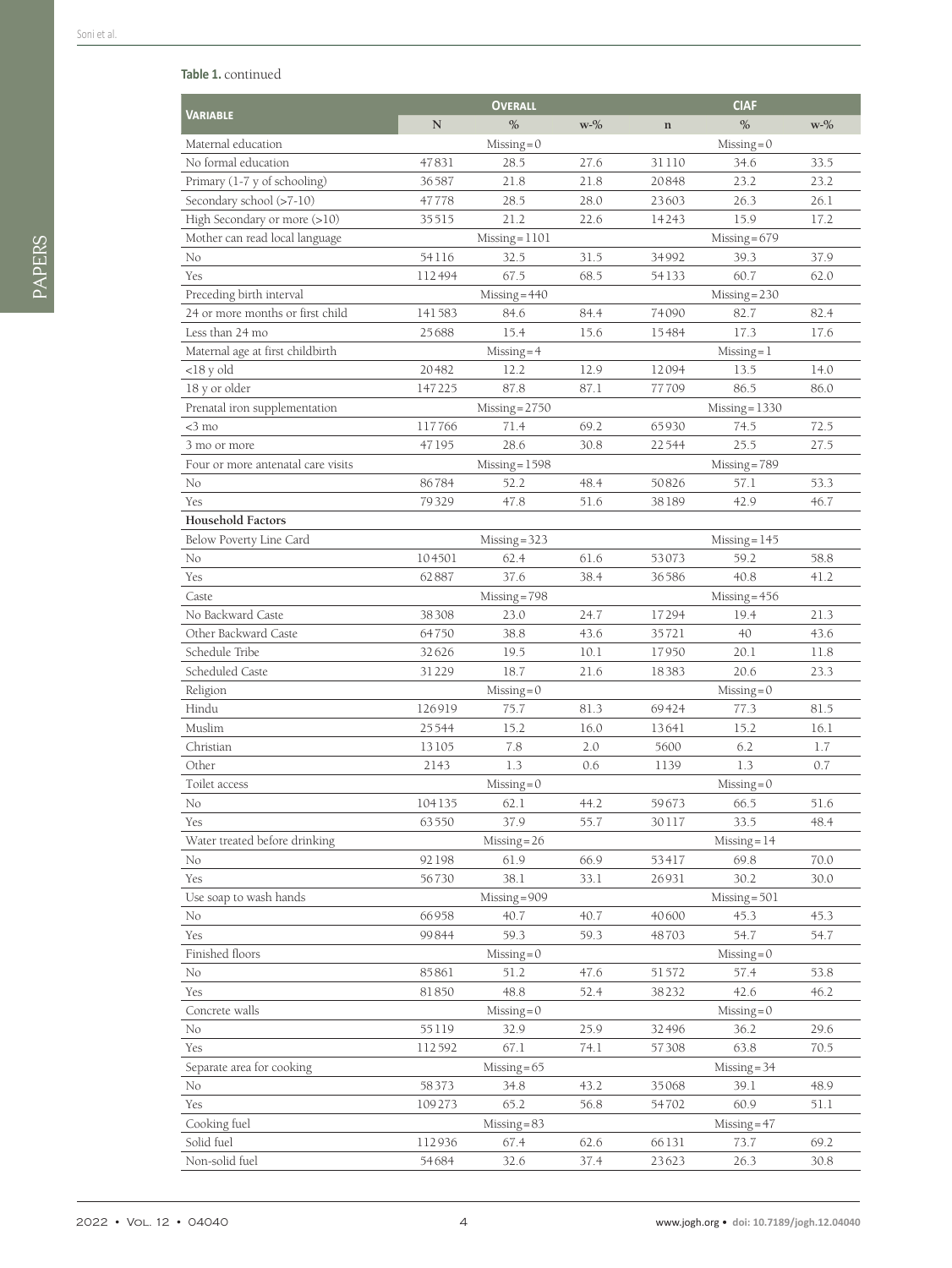| <b>VARIABLE</b>                           | <b>OVERALL</b>                 |               |       | <b>CIAF</b> |               |       |
|-------------------------------------------|--------------------------------|---------------|-------|-------------|---------------|-------|
|                                           | N                              | $\%$          | $W-9$ | $\mathbf n$ | $\%$          | $W-0$ |
| Geographical factors:                     |                                |               |       |             |               |       |
| Location                                  | $Missing = 0$<br>$Missing = 0$ |               |       |             |               |       |
| Urban                                     | 42093                          | 25.1          | 28.9  | 19710       | 21.9          | 25.4  |
| Rural                                     | 125618                         | 74.9          | 71.1  | 70094       | 78.1          | 74.6  |
| <b>State Focus</b>                        |                                | $Missing = 0$ |       |             | $Missing = 0$ |       |
| Normal                                    | 42676                          | 25.4          | 43.5  | 21450       | 23.9          | 39.9  |
| Northeast                                 | 25128                          | 15            | 3.9   | 10748       | 12            | 3.3   |
| High                                      | 87903                          | 59.0          | 52.6  | 57606       | 64.1          | 56.8  |
| <b>District Priority</b>                  | $Missing = 0$<br>$Missing = 0$ |               |       |             |               |       |
| Normal                                    | 118773                         | 70.8          | 72.9  | 61633       | 68.6          | 70.7  |
| High                                      | 48938                          | 29.2          | 27.1  | 28171       | 31.4          | 29.3  |
| Average CIAF prevalence at district level |                                | $Missing = 0$ |       |             | $Missing = 0$ |       |
| 20%-39.9%                                 | 11815                          | 7.0           | 4.8   | 3609        | 4.0           | 2.8   |
| 40%-49.9%                                 | 26873                          | 16            | 13.9  | 10880       | 12.1          | 10.6  |
| 50%-59.9%                                 | 38880                          | 23.2          | 26.5  | 19365       | 21.6          | 24.5  |
| 60%-69.9%                                 | 61251                          | 36.5          | 38.8  | 36387       | 40.5          | 42.4  |
| 70%-79.9%                                 | 27780                          | 16.6          | 15.6  | 18718       | 20.8          | 19.2  |
| 80%-89.9%                                 | 1112                           | 0.7           | 0.4   | 845         | 0.9           | 0.3   |

**Table 1.** continued

CIAF – comprehensive indicator of anthropometric failure, w-% – weighted estimate of proportion

## Analysis

All statistical analyses were performed in STATA 15 MP using the svyset and svy commands to account for complex survey weighting of each participant. The associations between predictive variables and CIAF were evaluated using bivariate and multivariable logistic regression models to derive unadjusted and adjusted odds ratios. Individual predicted probabilities corresponding to unadjusted and adjusted models were calculated for analytic sample sets using the inverse logit transformation of beta coefficients for the participant's covariate distribution. Each model's discrimination ability was assessed by calculating c-statistic using "roctab" command for the predicted probabilities against the CIAF outcome. Similarly, model calibration was assessed using Brier scores and Hosmer-Lemeshow goodness of fit tables using decile grouping of predicted probabilities against the binary outcome variable. To achieve a parsimonious model, predictor variables were added in a stepwise manner and included in the model if their inclusion increased the full model's multivariable c-statistic by at least 0.01 or reduced the brier score by at least 0.001. Continuous variables were categorized and the number of categories for existing discrete categories was minimized using receiver-operator curve analyses for multivariable models to achieve a model that is easy to implement in the real world. Birth weight was transformed to clinically meaningful categories of extremely low birth weight (<1800g), low birth weight (1800-2500g), or normal birth weight (>2500g). Maternal height was categorized into three categories (5'2" or taller, 4'8" to less than 5'2", and less than 4'8") by examining a plot of multivariable c-statistic against maternal height values to the nearest inch [\[25](#page-9-7)]. The final step examined interactions between variables in the fully specified model. Because inclusion of interaction variables did not improve model performance, they were not included in the final model.

Internal validation of the final model was performed using previously established methods to test and correct for optimism, which is the difference between the model's c-statistic and the bias-corrected c-statistic of resampled data sets using nonparametric bootstrap methods [[26](#page-9-8),[27\]](#page-9-9). A simulation study comparing internal validation performance of various methods found that the bootstrapping method outperformed various split-sample methods [[28\]](#page-9-10). Therefore, a total of 200 data sets were resampled, representing participants corresponding to 14000 PSU clusters selected with replacement. The final estimate of internal validity was derived by subtracting optimism from the model's c-statistic to penalize the model for overfitting.

# RESULTS

**[Table 1](#page-2-1)** describes the empirical and survey-weighted distribution of well-known predictors of child undernutrition among the children eligible for this analysis. More than half of the children (89804; 53.6%) included in the analyses were undernourished based on the CIAF definition, corresponding to a weighted proportion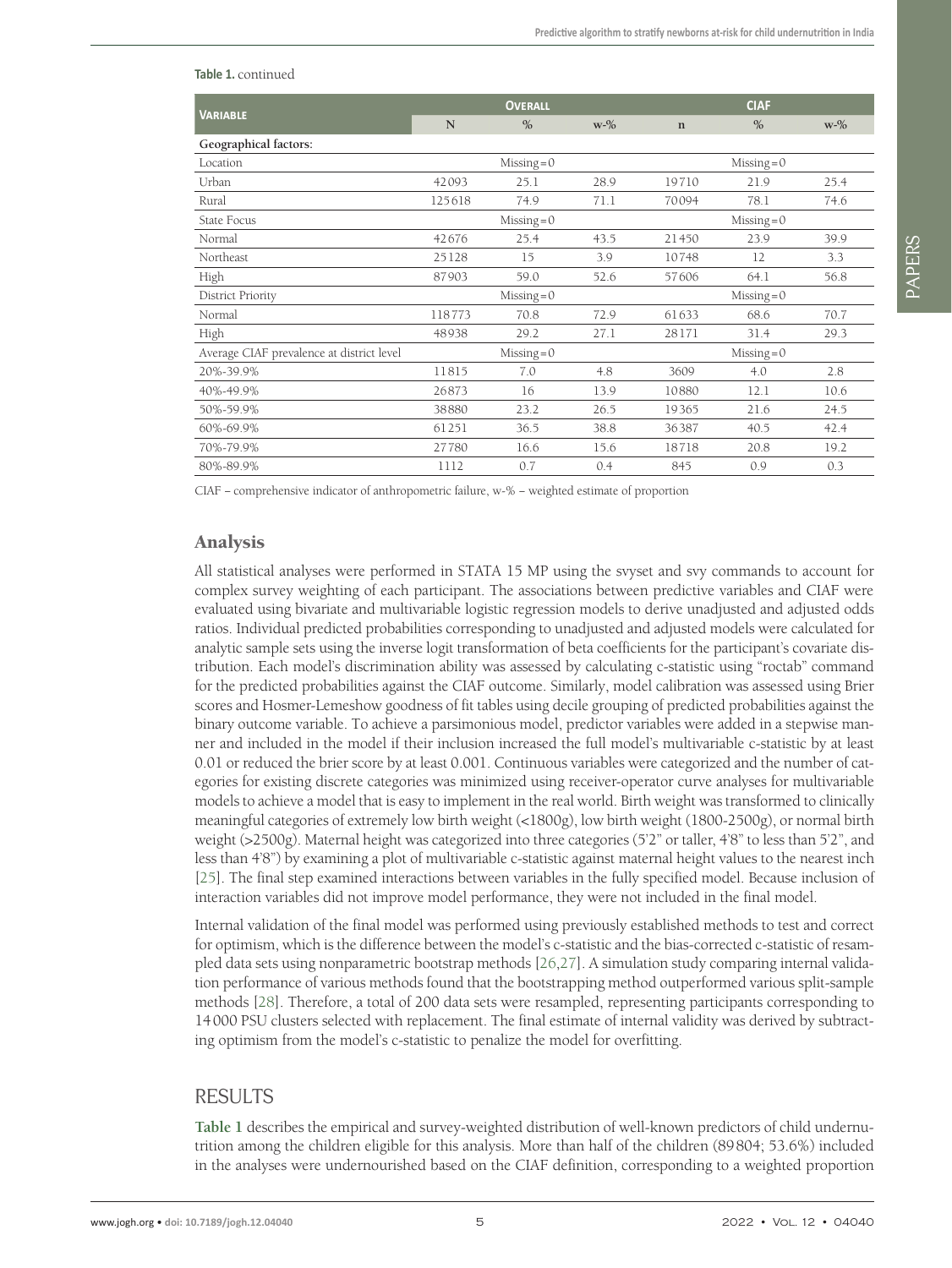PAPERS

of 54.4% (95% CI=54.0%-54.8%). Three-fourths of all children surveyed lived in rural regions. More than half (54.0%) were male, and two-thirds had zero or one living sibling. Birth weight was available for 131139 children and 37.0% weighed 2500g or less. The majority (83.7%) of the mothers of children included in the study had a stature shorter than 5 feet 2 inches. Nearly one in four mothers (28.5%) had no formal education and a third (32.5%) could not read their local language. Most children were from families that self-identified as belonging to an underprivileged caste (77%). Only 37.9% of children belonged to households that reported access to a toilet and two-thirds of the children belonged to families that use solid fuel for cooking. All predictors were closely associated with child undernutrition (*P*<0.001).

After criteria-based model building and variable transformation, fifteen predictors, including three geographical variables, were selected in the final individual covariate model. The results of bivariate and multivariable logistic regression for the outcome of child undernutrition using these predictors are presented in **[Table 2](#page-5-0)**.

<span id="page-5-0"></span>**Table 2.** Results of weighted logistic regression for the outcome of comprehensive index of anthropometric failure in the first five years of life based on data from 2015-2016 National Family Health Survey in India\*

|                                              | <b>UNADJUSTED</b> |            |            | <b>ADJUSTED</b> |           |            |            |
|----------------------------------------------|-------------------|------------|------------|-----------------|-----------|------------|------------|
| <b>RISK FACTORS</b>                          | <b>OR</b>         | <b>LCI</b> | <b>UCI</b> | $\beta$         | <b>OR</b> | <b>LCI</b> | <b>UCI</b> |
| Maternal height: >5 feet 2 inches            |                   | Ref        |            |                 |           | Ref        |            |
| 4 feet 8 inches to less than 5 feet 2 inches | 1.66              | 1.59       | 1.73       | 0.34            | 1.41      | 1.34       | 1.48       |
| <4 feet 8 inches                             | 2.99              | 2.84       | 3.14       | 0.79            | 2.20      | 2.07       | 2.33       |
| Maternal education: >10 y                    |                   | Ref        |            |                 |           | Ref        |            |
| No formal education                          | 2.76              | 2.65       | 2.88       | 0.45            | 1.56      | 1.48       | 1.65       |
| 1-7 y of schooling                           | 1.96              | 1.87       | 2.05       | 0.30            | 1.35      | 1.28       | 1.43       |
| $>7-10$ y of schooling                       | 1.46              | 1.40       | 1.52       | 0.17            | 1.19      | 1.13       | 1.25       |
| Sex: Female                                  |                   | Ref        |            |                 |           | Ref        |            |
| Male                                         | 1.07              | 1.04       | 1.10       | 0.10            | 1.10      | 1.07       | 1.14       |
| Preceding birth interval >24 mo              |                   | Ref        |            |                 |           | Ref        |            |
| $\leq 24$ mo                                 | 1.07              | 1.04       | 1.10       | 0.23            | 1.25      | 1.20       | 1.31       |
| Birthweight: >2500 g                         |                   | Ref        |            |                 |           | Ref        |            |
| $<$ 1800 $g$                                 | 2.63              | 2.40       | 2.87       | 0.88            | 2.42      | 2.20       | 2.66       |
| 1800-2500 g                                  | 1.72              | 1.66       | 1.78       | 0.46            | 1.59      | 1.53       | 1.65       |
| Number of Siblings: Zero or One              |                   | Ref        |            |                 |           | Ref        |            |
| Two or more                                  | 1.48              | 1.43       | 1.54       | 0.07            | 1.07      | 1.03       | 1.11       |
| Low Caste: No                                |                   | Ref        |            |                 |           | Ref        |            |
| Yes                                          | 1.41              | 1.36       | 1.46       | 0.14            | 1.15      | 1.10       | 1.20       |
| Toilet access: Yes                           |                   | Ref        |            |                 |           | Ref        |            |
| No.                                          | 1.95              | 1.89       | 2.00       | 0.18            | 1.20      | 1.15       | 1.25       |
| House at least partially finished: Yes       |                   | Ref        |            |                 |           | Ref        |            |
| No                                           | 1.72              | 1.66       | 1.79       | 0.12            | 1.13      | 1.08       | 1.18       |
| Separate kitchen: Yes                        |                   | Ref        |            |                 |           | Ref        |            |
| No                                           | 1.48              | 1.43       | 1.53       | 0.07            | 1.07      | 1.03       | 1.12       |
| Cooking fuel: Non-solid Fuel                 |                   | Ref        |            |                 |           | Ref        |            |
| Solid fuel                                   | 1.77              | 1.71       | 1.83       | 0.07            | 1.08      | 1.03       | 1.12       |
| Uses soap after toilet use: Yes              |                   | Ref        |            |                 |           | Ref        |            |
| No                                           | 1.52              | 1.47       | 1.56       | 0.07            | 1.08      | 1.04       | 1.12       |
| <b>State Focus: Normal</b>                   |                   | Ref        |            |                 |           | Ref        |            |
| Northeast Focus                              | 0.89              | 0.85       | 0.94       | $-0.16$         | 0.85      | 0.80       | 0.90       |
| Other Focus                                  | 1.43              | 1.39       | 1.48       | $-0.23$         | 0.80      | 0.76       | 0.83       |
| High Priority District: No                   |                   | Ref        |            |                 |           | Ref        |            |
| Yes                                          | 1.28              | 1.24       | 1.32       | $-0.09$         | 0.92      | 0.88       | 0.95       |
| Mean district CIAF%: 20%-39.9%               |                   | Ref        |            |                 |           | Ref        |            |
| 40%-49.9%                                    | 1.54              | 1.41       | 1.69       | 0.29            | 1.33      | 1.21       | 1.47       |
| 50%-59.9%                                    | 2.22              | 2.04       | 2.41       | 0.60            | 1.83      | 1.67       | 2.01       |
| 60%-69.9%                                    | 3.21              | 2.96       | 3.49       | 0.87            | 2.40      | 2.18       | 2.63       |
| 70%-79.9%                                    | 4.46              | 4.10       | 4.86       | 1.11            | 3.03      | 2.75       | 3.35       |
| 80%-89.9%                                    | 7.51              | 5.85       | 9.65       | 1.64            | 5.16      | 3.88       | 6.86       |
| Constant                                     |                   |            |            | $-1.62$         |           |            |            |

OR – odds ratio, LCI – lower confidence interval, UCI – upper confidence interval, β – beta-coefficient, CIAF – composite index of anthropometric failure

\*Multivariable c-statistic=0.68 (optimism-corrected=0.67) brier score=0.225.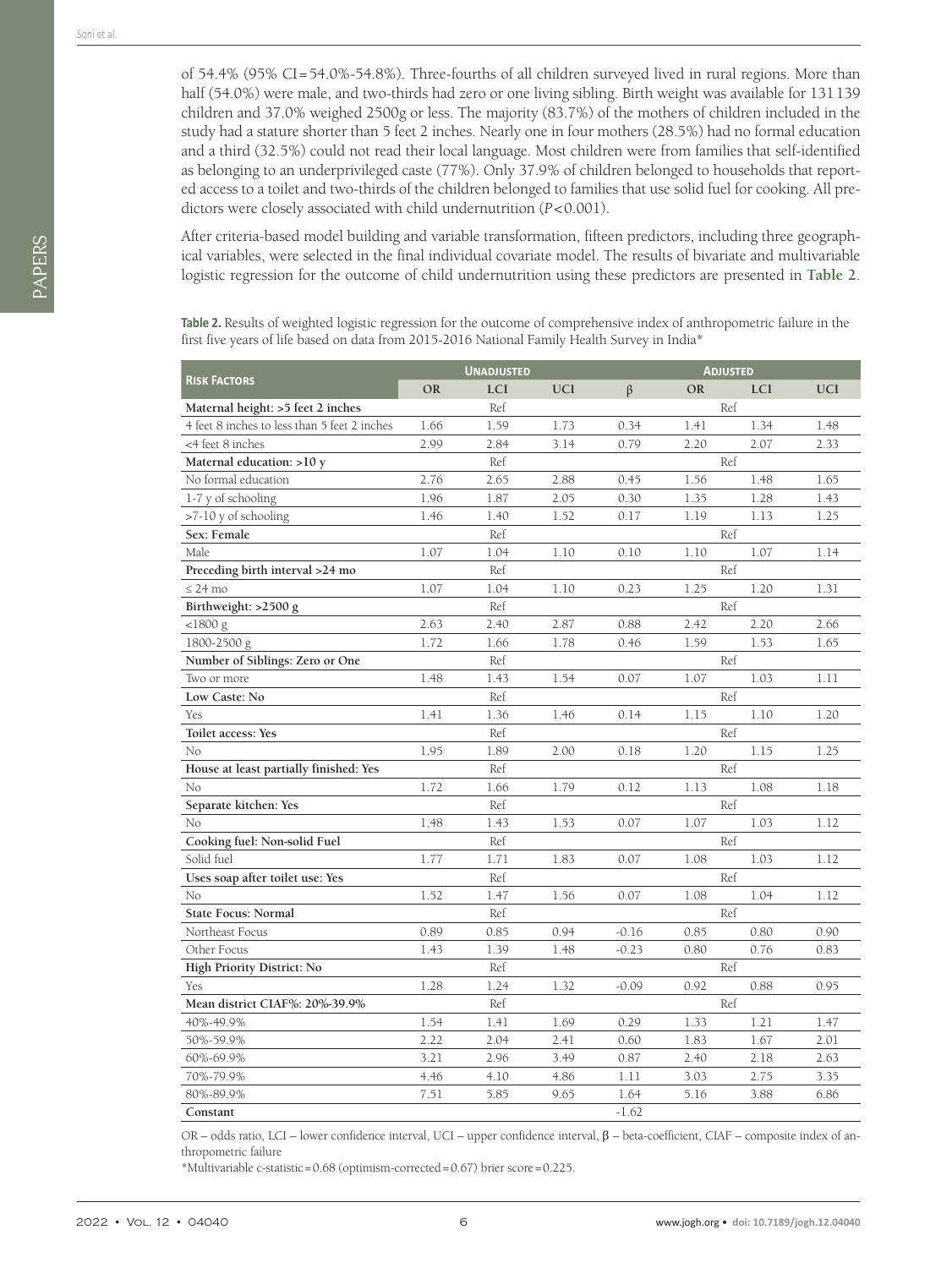After adjusting for other covariates, all predictors remained strongly associated with the outcome of child undernutrition albeit the effect estimates were attenuated, with the exception of residence in high focus states or high priority districts. In bivariate regression, residence in a high focus state or high priority district increased the odds of child undernutrition. However, after accounting for other predictors, residence in these regions was associated with a moderate reduction in the odds of child undernutrition. Table S1 in the **[Online Supple](#page-8-10)[mentary Document](#page-8-10)** describes the association of these factors with stunting as an outcome.

The final model had a reasonable discrimination ability as measured by a survey-weighted c-statistic of 0.68 (optimism-adjusted c-statistic: 0.67) and a Brier score of 0.225. The Hosmer-Lemeshow goodness of fit table for distribution of observed and expected prevalence for each decile risk group is presented in **[Table 3](#page-6-0)**. One in four children categorized into the lowest risk group was undernourished while four in five children in the highest risk group were undernourished. The observed and expected prevalence were within 95% CI for each risk grouping. **[Table 4](#page-6-1)** describes model performance and discrimination ability across different sub-groups. Overall, the model calculated the lowest individual probability of child undernutrition at 13.6% and highest probability at 92.0%. The model performed consistently across all subgroups except for children under the age of six months, for whom model had poor discrimination ability (c-statistic=0.63).

<span id="page-6-0"></span>**Table 3.** Hosmer-Lemeshow goodness of fit table for distribution of observed CIAF prevalence vs predicted prevalence across decile risk groups for undernutrition among the children under the age of five from the 2015-2016 National Family Health Survey in India

| <b>DECILE RISK</b> | N     | <b>OBSERVED CIAF%</b> | <b>OBSERVED-WEIGHTED CIAF%</b> | <b>PREDICTED CIAF%</b> |
|--------------------|-------|-----------------------|--------------------------------|------------------------|
|                    | 12924 | 25.1                  | $25.9(24.5-27.3)$              | 25.4                   |
|                    | 12884 | 34.1                  | 34.5 (33.1-36.0)               | 33.5                   |
|                    | 12932 | 39.2                  | 37.9 (36.6-39.2)               | 39.1                   |
| $\overline{4}$     | 12878 | 44.3                  | 44.1 (42.8-45.4)               | 44.2                   |
|                    | 12909 | 49.7                  | 49.2 (47.9-50.6)               | 48.9                   |
| 6                  | 12897 | 53.8                  | 53.1 (51.9-54.3)               | 53.6                   |
|                    | 12907 | 58.9                  | 57.9 (56.8-59.0)               | 58.2                   |
| 8                  | 12902 | 63.3                  | $63.0(61.8-64.1)$              | 63.1                   |
| 9                  | 12903 | 69.1                  | $69.1(68.1-70.1)$              | 68.7                   |
| 10                 | 12904 | 77.6                  | 77.3 (76.4-78.2)               | 77.0                   |

CIAF – composite index of anthropometric failure

<span id="page-6-1"></span>**Table 4.** Model performance and discrimination ability across different sub-groups

| <b>GROUP</b>             | N      | <b>OBSERVED</b><br>CIAF% | <b>PREDICTED</b><br>CIAF% | <b>PREDICTED</b><br><b>MIN RISK</b> | <b>PREDICTED</b><br><b>MAX RISK</b> | <b>C-STATISTIC</b> |
|--------------------------|--------|--------------------------|---------------------------|-------------------------------------|-------------------------------------|--------------------|
| Overall                  | 129040 | 51.5                     | 51.1                      | 13.6                                | 92.0                                | 0.68               |
| Child Age                |        |                          |                           |                                     |                                     |                    |
| $0-5$ mo                 | 14622  | 50.1                     | 51.8                      | 13.6                                | 91.9                                | 0.63               |
| $6-24$ mo                | 53579  | 51.9                     | 51.8                      | 13.6                                | 91.9                                | 0.69               |
| $>24$ mo                 | 60839  | 51.5                     | 50.3                      | 13.6                                | 92.0                                | 0.69               |
| Location                 |        |                          |                           |                                     |                                     |                    |
| Rural                    | 92693  | 53.9                     | 53.5                      | 13.6                                | 92.0                                | 0.68               |
| Urban                    | 36347  | 45.5                     | 45.2                      | 13.6                                | 91.0                                | 0.66               |
| <b>State Focus</b>       |        |                          |                           |                                     |                                     |                    |
| Normal                   | 39565  | 49.4                     | 49.0                      | 15.4                                | 92.0                                | 0.66               |
| Northeast                | 17766  | 40.0                     | 40.3                      | 14.5                                | 84.7                                | 0.66               |
| High                     | 71709  | 55.5                     | 55.0                      | 13.6                                | 91.9                                | 0.68               |
| <b>District Priority</b> |        |                          |                           |                                     |                                     |                    |
| Yes                      | 33514  | 55.5                     | 54.3                      | 13.8                                | 92.0                                | 0.68               |
| N <sub>o</sub>           | 95526  | 50.1                     | 50.0                      | 13.6                                | 91.9                                | 0.67               |

CIAF – composite index of anthropometric failure

# **DISCUSSION**

In this study, we used data from a nationally representative survey to develop a predictive algorithm that can predict five-year risk of undernutrition among Indian children at the time of their delivery. The model uses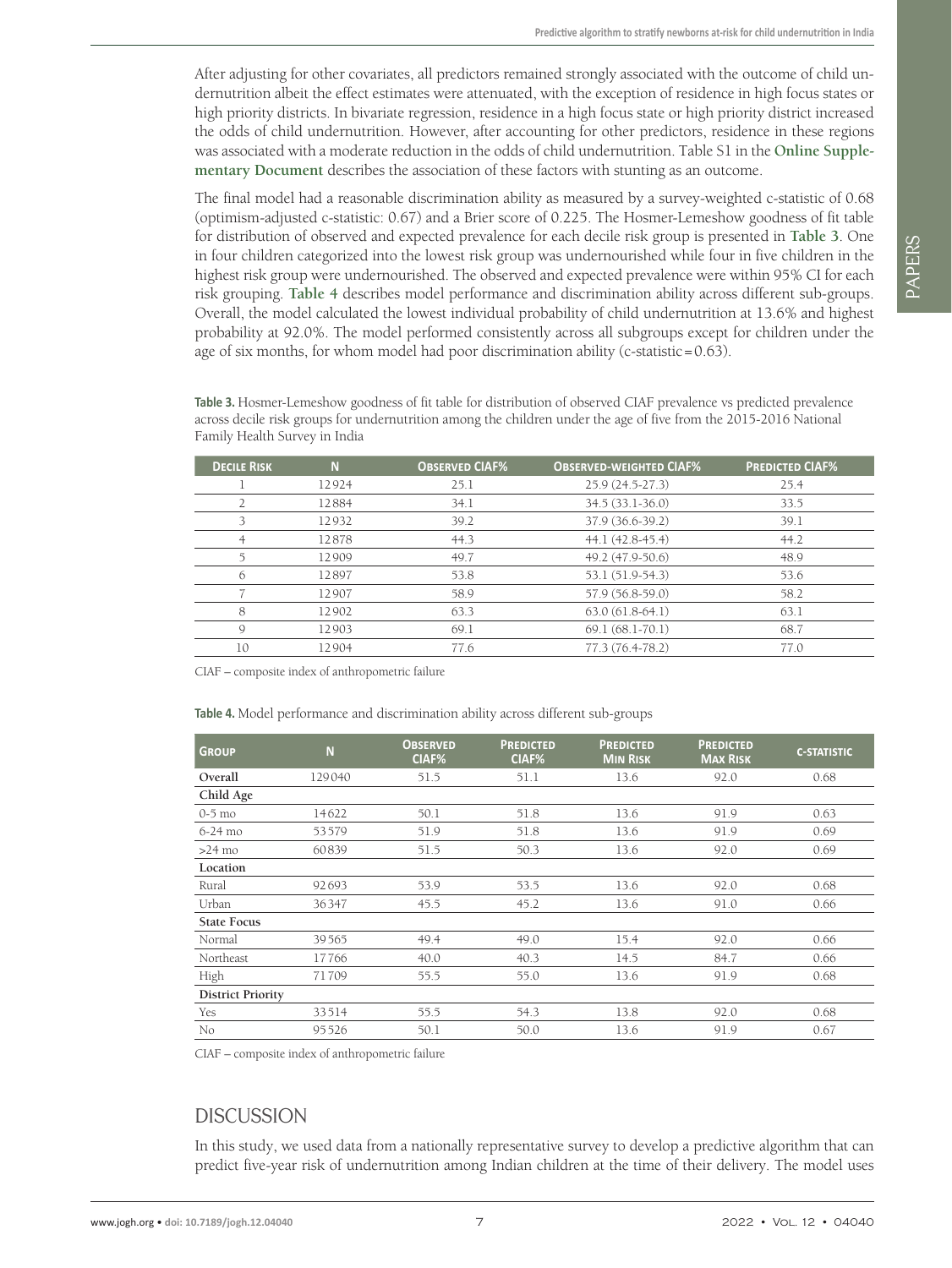Health Information Systems play an important role in facilitating routine service delivery activities by the FHWs. India launched the Mother and Child Tracking System (MCTS) in 2009 as a web-based portal that collected data from FHWs for all pregnant women in their region, especially at the time of delivery [[29\]](#page-9-11). The MCTS generates automated schedules for FHW for services due and sends SMS reminders to FHW and the beneficiaries, ensuring continued medical care. Evaluation of the MCTS has demonstrated its benefits in helping FHW more effectively provide services and follow-up with mother and young children in their region [[30](#page-9-12)[,31\]](#page-9-13). As technological capacity advances, health information systems such as MCTS can be used to facilitate targeting the most vulnerable populations. Integration of the model developed in our study within the MCTS presents such an opportunity to employ data-driven approaches for improving decision making by FHW, supervisory, and managerial health officials. Because ten of the fifteen questions included in our predictive model are already captured by the MCTS, the additional burden of data collection for FHW (toilet access, living in semi-finished or finished house, type of cooking fuel, using soap after toilet use) will be minimal if the predictive model was integrated as part of the MCTS [[29](#page-9-11)].

The high prevalence of child undernutrition and the limited discrimination ability of the model dictates a careful use of the risk score. Intensification of resources for high-risk groups should be favoured over withdrawal of resources from low-risk groups. One approach could be to use the risk score to inform the frequency of counselling and follow-up from FHW. A Bangladeshi program focused on a population of 8.5 million mothers led to rapid and significant improvements in key breastfeeding and complementary feeding practices because of promotion strategies that targeted high priority groups through more frequent contacts [\[32](#page-9-14)]. The program found that complementing mass media campaigns with innovative approaches to improve the performance of FHW in delivering timely counselling to high-risk mothers were central to its success. Thus, an automatically generated schedule for children based on their risk score can ease the burden on FHW and allow them to provide services and monitor child growth in a timely manner.

In addition to helping the FHW risk-stratify and efficiently provide services for the most vulnerable children, the results of the model can also inform priority setting and resource allocation at the district, state, and national levels. Currently, the Indian government prioritizes funding allocation for implementation of national level programs for high-focus states and high-priority districts [[14](#page-8-9)[-17](#page-9-0)]. Our results show that the children living in these regions were more likely to be undernourished, but after accounting for other risk factors, they had lower odds of being undernourished than a child with the same covariate pattern living in a normal-focus state or priority district. A possible explanation for this discrepancy might be that the added resources allocated to high-priority regions helps prevent undernutrition among vulnerable children in comparison to their counterparts in other regions. Therefore, allocating resources based on regional distribution of risk-score might provide a more equitable approach.

It is important to consider certain limitations of our study. This model is based on self-reported data collected as part of a cross-sectional survey study. Although the survey was conducted by research staff, who received rigorous training in administering standardized questionnaires, recall bias on behalf of the respondents cannot be ruled out. However, the final model includes objective questions that are less prone to such bias. The use of an indicator variable (CIAF) likely leads to lack of precision and negatively impacts the performance of the model; however, we favour this approach, because CIAF in early childhood is associated with meaningful physical and cognitive outcomes [\[33](#page-9-15)]. An underlying assumption of the model is that the responses about household characteristics, ie, access to toilet, treatment of drinkable water, use of cooking fuel do not change throughout the first five years. It is plausible that water and sanitation hygiene improved after childbirth, especially if the child experienced illness or was undernourished. In this scenario, the coefficient of associations presented in our analyses are likely an underestimation. Due to the cross-sectional nature of the survey, we cannot test this assumption. Our final model is derived from nationally representative data, was internally validated using 200 random bootstrapped samples, and had reasonable predictive capability. However, further work is necessary to externally assess and validate this model and its performance in real-world settings.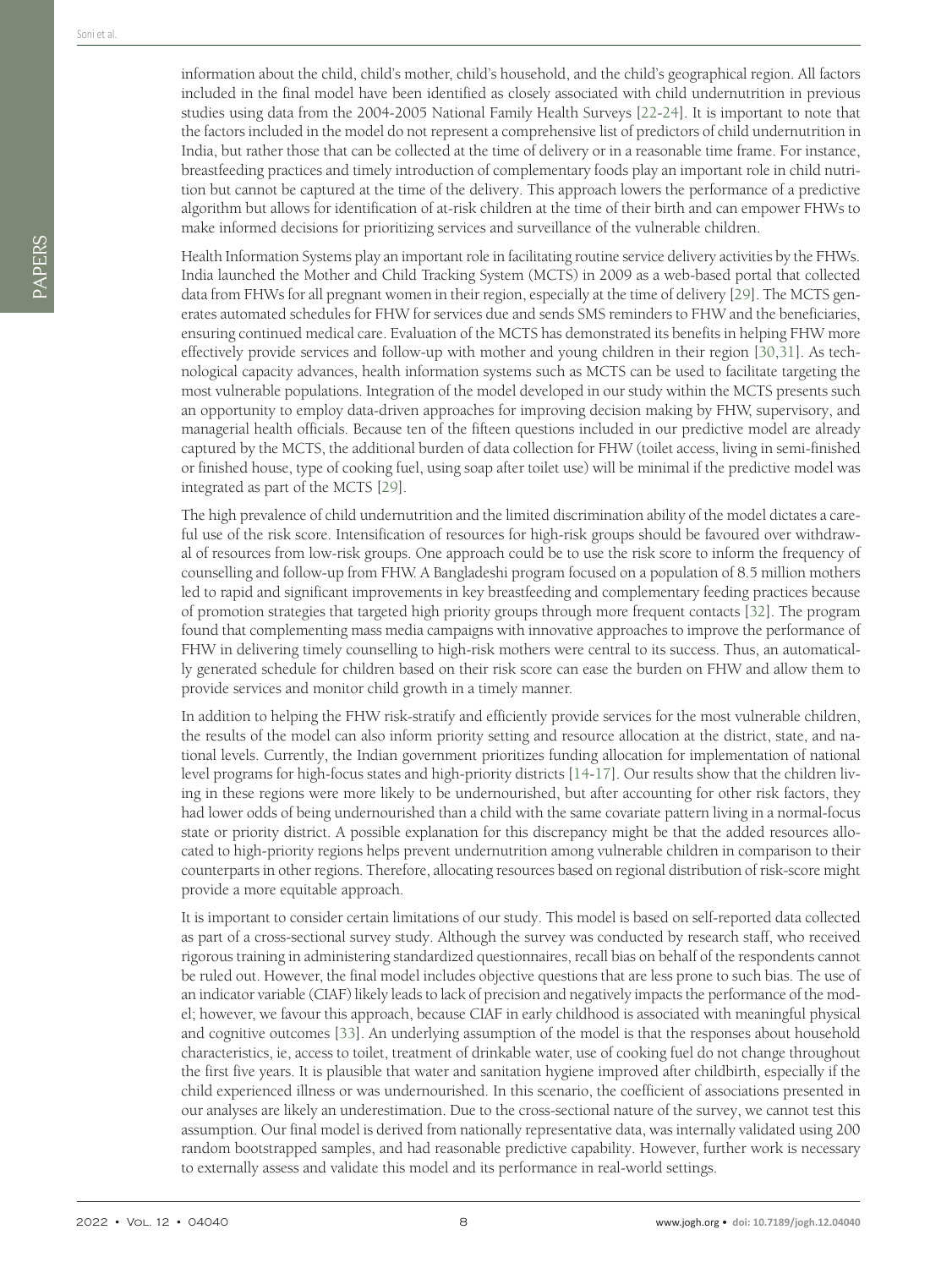PAPERS

One such opportunity comes from its integration within the existing MCTS portal. The additional data on feeding practices, immunization records, and growth outcomes as the child advances in age can be used to augment the model and calculate a dynamic risk-score for child undernutrition that changes over time. By comparing the risk score with the outcome of child undernutrition in the first five years, the model can be calibrated further using decision curve analyses to identify risk thresholds for child undernutrition. Thus, the current model developed by this study represents a first step in adopting a risk-score based approach for the most vulnerable population to receive services in a timely manner.

# **CONCLUSION**

This article describes the development and validation of a predictive algorithm to identify newborn's risk of developing undernutrition in the first five years of life using data that is routinely available at the time of delivery. This approach can facilitate efficient allocation of scarce resources, especially when leveraged with existing public health infrastructure.

# **Acknowledgements:** None.

**Funding:** AS received support from the National Institute of General Medical Science (T32GM107000), National Center for Advancing Translational Sciences (TL1-TR001454) and the Eunice Kennedy Shriver National Institute of Child Health and Human Development (1F30HD091975-03). TMS received support from the National Center for Chronic Disease Prevention and Health Promotion (5U01DP006093-04). JA received support from the National Institute on Minority Health and Health Disparities (P60-MD006912-05).

**Authorship contributions:** AS had full access to all the data in the study and takes responsibility for the integrity and the accuracy of the data analysis. AS performed the analyses and prepared the first draft of the manuscript. NF, AA, ZB, WL, TMS, SN, and JA contributed substantially to the study design, data analysis and interpretation, and the writing of the manuscript. All authors approved the final manuscript and agreed to be accountable for all aspects of the work.

**Competing interests:** The authors completed the ICMJE Unified Competing Interest Form (available upon request from the corresponding author), and declare no conflicts of interest.

#### **Additional material**

<span id="page-8-10"></span>[Online Supplementary Document](https://jogh.org/documents/2022/jogh-12-04040-s001.pdf)

- <span id="page-8-0"></span>1 International Institute for Population Sciences. National Family Health Survey(NFHS-4), 2015-16: India. Mumbai, India; 2017. 2 UNICEF. The State of the World's Children 2016: A fair chance for every child. Geneva: UNICEF; 2016.
- <span id="page-8-1"></span>
- <span id="page-8-2"></span>3 Soni A, Masoud S, Bhutta Z. National Programs and Policies to Address Child Malnutrition in India: Challenges and Opportunities. 1st ed. In: Preedy V, Patel V, editors. Handbook of Famine, Starvation, and Nutrient Deprivation. 1st ed. Cham: Springer International Publishing; 2018.
- 4 Vir S, Sreenath KC, Bose V, Chauhan K, Mathur S, Menon S. National Policies and Strategic Plans to Tackle Undernutrition in India: A Review. New Delhi, India; 2014.
- <span id="page-8-3"></span>5 Ravi S, Singh R. Nutrition in India: Targeting the First 1,000 Days of a Child's Life. New Delhi, India; 2016.
- <span id="page-8-4"></span>6 Bhutta ZA. What does India need to do to address childhood malnutrition at scale? Soc Sci Med. 2016;157:186-8. [Med](https://www.ncbi.nlm.nih.gov/entrez/query.fcgi?cmd=Retrieve&db=PubMed&list_uids=27080066&dopt=Abstract)[line:27080066](https://www.ncbi.nlm.nih.gov/entrez/query.fcgi?cmd=Retrieve&db=PubMed&list_uids=27080066&dopt=Abstract) [doi:10.1016/j.socscimed.2016.02.038](https://doi.org/10.1016/j.socscimed.2016.02.038)
- 7 Shroff M, Griffiths P, Adair L, Suchindran C, Bentley M. Maternal autonomy is inversely related to child stunting in Andhra Pradesh, India. Matern Child Nutr. 2009;5:64-74. [Medline:19161545](https://www.ncbi.nlm.nih.gov/entrez/query.fcgi?cmd=Retrieve&db=PubMed&list_uids=19161545&dopt=Abstract) [doi:10.1111/j.1740-8709.2008.00161.x](https://doi.org/10.1111/j.1740-8709.2008.00161.x)
- 8 Johri M, Subramanian SV, Kone GK, Dudeja S, Chandra D, Minoyan N, et al. Maternal Health Literacy Is Associated with Early Childhood Nutritional Status in India. J Nutr. 2016;146:1402-10. [Medline:27306895](https://www.ncbi.nlm.nih.gov/entrez/query.fcgi?cmd=Retrieve&db=PubMed&list_uids=27306895&dopt=Abstract) [doi:10.3945/jn.115.226290](https://doi.org/10.3945/jn.115.226290)
- <span id="page-8-5"></span>9 Ramalingaswami V, Jonsson U, Rohde J, Vulimiri Ramalingaswami, Urban Jonsson, Jon Rohde. Commentary: the Asian enigma. Prog nations. 1996;11–7.
- <span id="page-8-6"></span>10 Aguayo VM, Menon P. Stop stunting: Improving child feeding, women's nutrition and household sanitation in South Asia. Matern Child Nutr. 2016;12:3-11. [Medline:27187906](https://www.ncbi.nlm.nih.gov/entrez/query.fcgi?cmd=Retrieve&db=PubMed&list_uids=27187906&dopt=Abstract) [doi:10.1111/mcn.12283](https://doi.org/10.1111/mcn.12283)
- 11 Subramanian SV, Mejía-Guevara I, Krishna A. Rethinking policy perspectives on childhood stunting: Time to formulate a structural and multifactorial strategy. Matern Child Nutr. 2016;12:219-36. [Medline:27187918](https://www.ncbi.nlm.nih.gov/entrez/query.fcgi?cmd=Retrieve&db=PubMed&list_uids=27187918&dopt=Abstract) [doi:10.1111/mcn.12254](https://doi.org/10.1111/mcn.12254)
- <span id="page-8-7"></span>12 Bredenkamp C, Shekar M, Grangnolati M, Dasgupta M, Lee Y-K, Bredenkamp C, et al. ICDS and Persistent Undernutrition: Strategies to enhance the impact. Econ Polit Wkly. 2006;41:1193-201.
- <span id="page-8-8"></span>13 Ministry of Women and Child Development. Administrative guidelines for implementation of National Nutrition Mission. New Delhi, India; 2018.
- <span id="page-8-9"></span>14 Berman P, Ahuja R. Government Health Spending in India. Econ Polit Wkly. 2006;41:460-3.